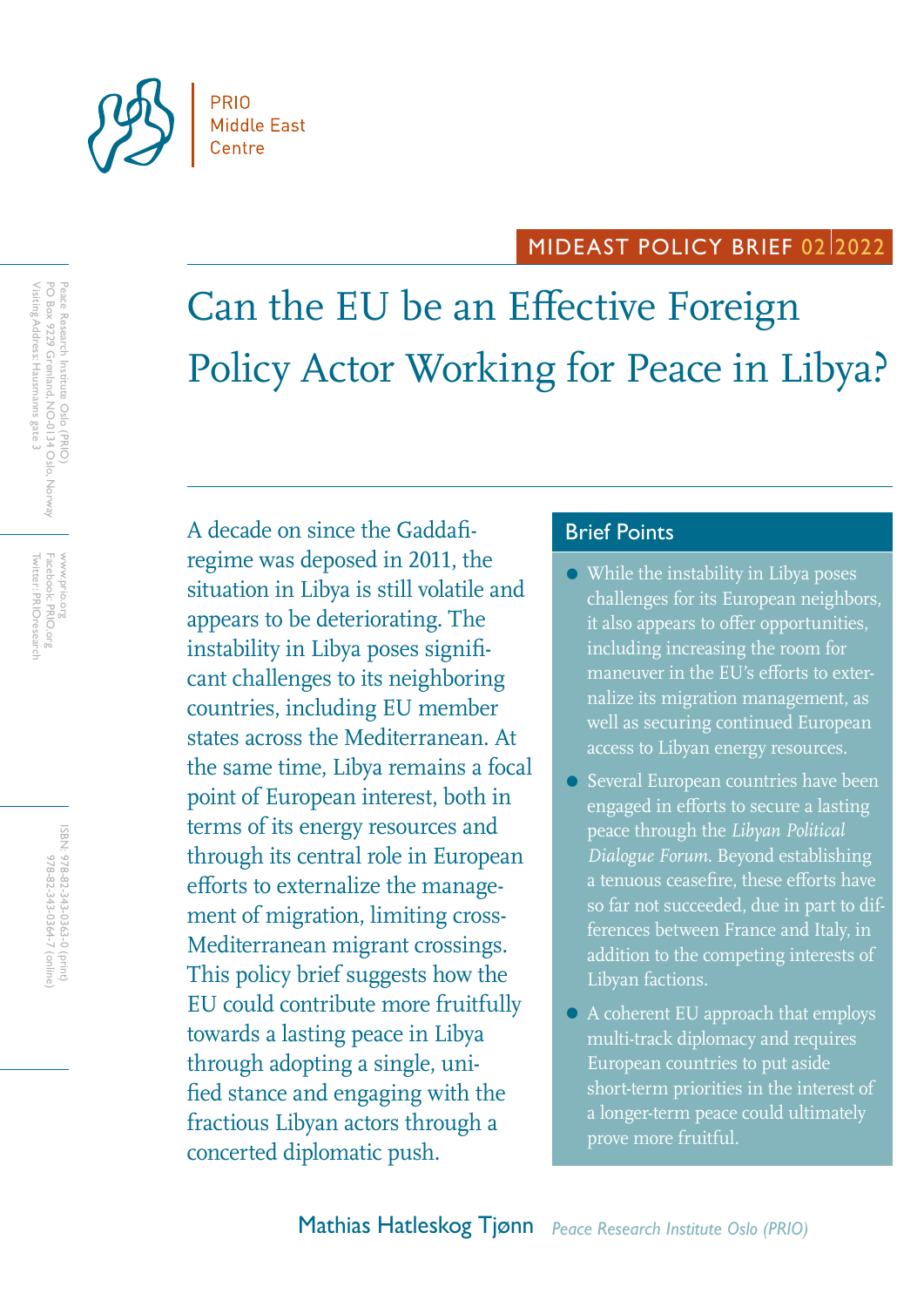### **The Libyan Aftermath of the Arab Spring**

In the decade since the toppling of Libya's longtime autocratic ruler Muammar Gaddafi in the Arab Uprisings of 2010–12 and the ensuing NATO intervention to unseat him, Libya has played a tumultuous role in regional politics. The subsequent civil war that erupted between rivaling power formations in the West, centered on Tripoli, and in the East, centered on Benghazi and Tobruk, drew in external actors from both regional and international orbits. These coalesced into two sides facing off each other: Turkey, Qatar, and Italy supporting Tripoli's UN-recognized government in the West, versus Russia, Egypt, the United Arab Emirates, Saudi Arabia, and France giving their support to the self-declared Khalifa Haftar government in the East. The promise of involvement in Libyan reconstruction and resource extraction after an eventual end to hostilities was a motivating factor in their involvement. On October 23, 2020, a ceasefire stopped the most recent outbreak of hostilities and, with a tenuous peace in place, there were opportunities for the country to stabilize, for reconstruction to commence and for a transition to democracy to begin. These opportunities have so far not been capitalized on. Meanwhile, new and old power brokers like Muammar Gaddafi's son, Seif al-Islam Gaddafi, and Khalifa Haftar, a warlord based in Tobruk, as well as a competing government based in the same city, now rival the internationally recognized government in Tripoli.

#### **Still Room Left for Migration Management Maneuvering**

Despite the disarray and conflict in Libya, the country has remained at the center of European efforts to externalize the management of migration. These efforts picked up pace after the "Long Summer of Migration" in 2015–16, where a crisis-rhetoric, mixed with the actual challenges of accommodating an increase in migrant arrivals and the concurrent public anxiety, had far-reaching consequences. This charged political atmosphere resulted in the EU seeking ways to immediately limit migrant entries into the Union from across the Mediterranean, most (in) famously with the EU-Turkey Joint Statement signed on March 20, 2016. Meanwhile, in the Central Mediterranean, a new migration-related agreement was put into place, which built on previous Italian efforts vis-à-vis Libya. This was the Valletta Memorandum between Italy and the Libyan Government of National Accord (GNA) (the deal was also supported and partially financed by the EU), which was signed on February 2, 2017, and renewed for an additional three years in February 2020.<sup>1</sup> This memorandum came to be after the then-Interior Minister and veteran of the Italian secret services Marco Minniti first negotiated a deal involving payments to the Awlad Suleiman, Tubu, and the Tuareg – ethnic groups involved in organizing migrant treks across southern Libya towards the Mediterranean – to stop directing migrants northwards. At the same time, Rome offered



Second Berlin Conference on Libya, June 23, 2021. Photo: Ron Przysucha / Wikimedia Commons happen on the ECHR's watch remains unclear.

the Libyan government in Tripoli financial assistance to secure their endorsement of this initiative.2

The number of migrants making the crossing across the Central Mediterranean subsequently tumbled, but the Valletta Memorandum is disputed and much discussed in terms of its relationship to European commitments to both migrants' rights and human rights in general. First, the migrants now "contained" in Libya were often kept in squalid conditions in an opaque network of camps and detention centers belonging to a range of different actors both governmental (keeping in mind that Libya has for most of the past decade had at least two competing governments) and non-governmental, meaning run by tribal factions, city-state militias, armed groups, or NGOs and IGOs from the international community.<sup>3</sup> Additionally, the search and rescue capacity (SAR) of the Libyan Coast Guard – itself a much-disputed entity with ties to human trafficking across the Mediterranean and a frequently documented lack of respect for migrants' rights – has been ramped up, as direct official European involvement in naval patrol and rescue operations have been scaled back.4 Finally, NGOs active in the Mediterranean in the initial years after the "Long Summer" have been curtailed and even criminalized for their activities.<sup>5</sup> The result is a situation in which so-called "irregular" migrants in Libya are essentially prevented from both leaving Libya and entering the EU, with the renewed 2017 Valletta Memorandum giving highly debatable migration management externalization efforts a veneer of legality, where none should exist if the migration governance processes involved were instead viewed alongside European ideals and stated adherence to human rights standards.

Interestingly, in the aftermath of earlier pushbacks of migrants by Italy in 2009, Italy was in 2012 condemned for this practice by the European Court of Human Rights (ECHR).<sup>6</sup> The Valletta Memorandum and related policies and practices are arguably a roundabout way of securing the same goal of pushing migrants back to Libya, this time in a much larger capacity. In 2020 alone, 12,000 migrants were pulled back to Libya by the Libyan Coast Guard, partially equipped and trained by the EU and European countries like the UK and Italy.<sup>7</sup> Why this is now allowed to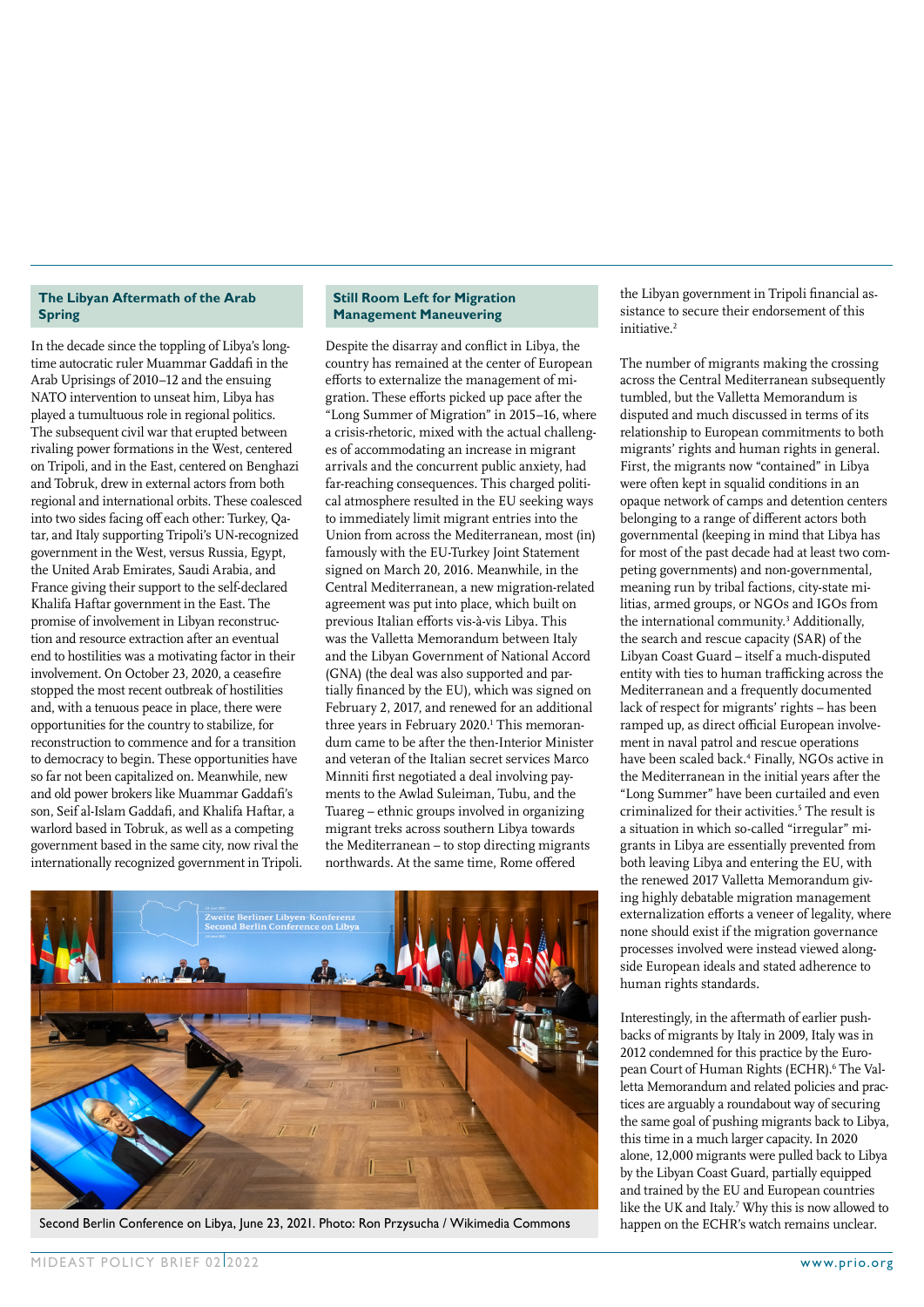

Figure 1: Map of the Mediterranean Basin

#### **Competing European Interests Complicating Peace Efforts**

There have been international attempts at securing lasting peace in Libya, chiefly through the Libya-led and UN-backed *Libyan Political Dialogue Forum* (itself evolving from prior peace initiatives) through two conferences held in Berlin in 2020 and 2021. These conferences gathered national Libyan players and international stakeholders such as Egypt, France, Germany, Italy, Libya, Russia, Turkey, the United Arab Emirates, the UK, the US, the UN, the African Union (AU) and the EU, among others, and have so far secured the aforementioned ceasefire, but little else. Despite its nominal participation in the process, the US has taken a back-seat, seemingly wary of getting embroiled in Libya again after it forcefully led the 2011 NATO operation that helped depose Gaddafi, while "failing to plan for the day after", to quote former President Obama. The lethal attack on American diplomatic interests in Benghazi in 2012 showcased what a Libyan descent into chaos could look like, likely helping explain US reticence. The pullout of troops from Afghanistan – signaled by President Trump and completed by President Biden – has

only affirmed this lacking US appetite for military interventions. The failure of planning for the aftermath of the 2011 NATO operation has been described by Obama as the "worst mistake" of his presidency, though the lack of strong US diplomatic engagement in Libya by his two successors could arguably be viewed as compounding that mistake, rather than countering it.<sup>8</sup>

It would not be out of place to expect European engagement in securing peace in Libya to be more concerted, forceful and urgent considering that Libya is "right next door". The EU has deployed multi-track diplomacy (MTD) previously in the crises in Ukraine, Georgia, Mali, and Yemen, and indeed, this may be a possible solution to Libya's crisis.<sup>9</sup> This has so far not happened, with more short-term goals of limiting migration and securing continuing resource access taking precedence. Despite lacking a stable and unified partner in Libya, the past decade has shown that the EU, almost counter-intuitively, has been able to accomplish these short-term goals.

The "success" – albeit a morally questionable one – of European migration policies in Libya has, as we have seen, not been repeated in

European efforts to secure peace in the country. One possible explanation for this is the competition between centrally placed European Mediterranean powers like France and Italy, which, if they were working in concert, could instead have played a more constructive role. The latter has long-standing economic interests in Libya, chiefly through Italian State majority ownership of the oil and gas company ENI (*Ente Nazionale Idrocarburi*, or National Hydrocarbons Authority) and its predecessor AGIP (*Azienda Generale Italiana Petroli*, or General Italian Oil Company). While ENI started extracting Libyan oil in 1959 and hence officially only aided the newly independent state, a less-mentioned aspect of the company history is the colonial-era petroleum prospecting done by AGIP in the decade preceding World War II, indicating promise in the very same area where ENI would strike black gold in the 1950s, and which to this day is one of the most important Libyan oil fields.<sup>10</sup> ENI is of no small importance to either Italy or Libya, being one of the seven largest oil companies in the world (part of an exclusive club called the "supermajors") and the largest foreign operators in both the oil and gas sectors of Libya.